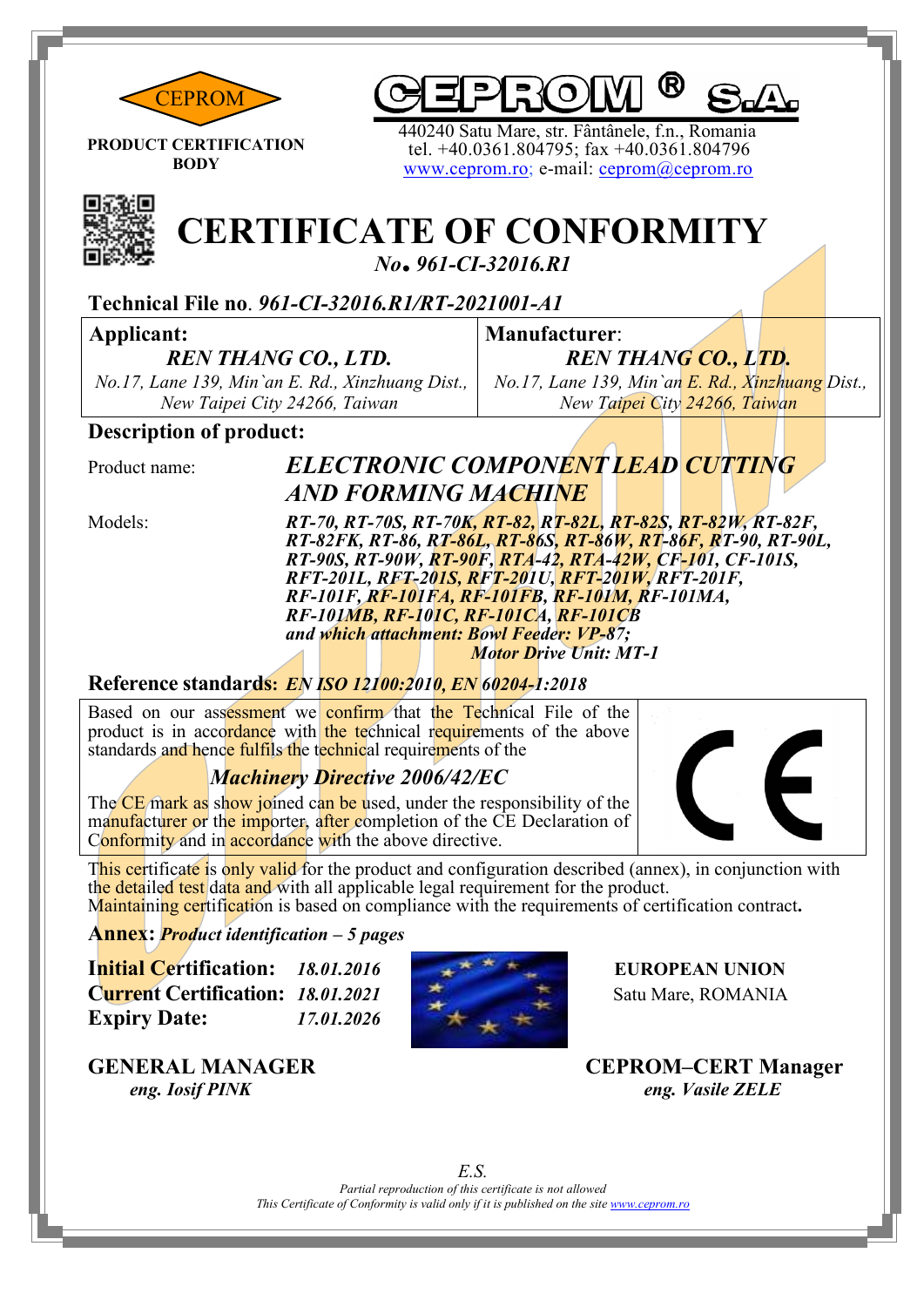

R

**PRODUCT CERTIFICATION BODY**

440240 Satu Mare, str. Fântânele, f.n., Romania<br>[tel. +40.0361.80](http://www.ceprom.ro/)4795; f[ax +40.0361.804796](mailto:ceprom@ceprom.ro)<br>[www.ceprom.ro;](http://www.ceprom.ro/) e-mail: [ceprom@ceprom.ro](mailto:ceprom@ceprom.ro)

**ANNEX** *to the Certificate of Conformity nr. 961-CI-32016.R1*

## **PRODUCT IDENTIFICATION**

## **The Product:** *ELECTRONIC COMPONENT LEAD CUTTING AND FORMING MACHINE*

\*models: *RT-70, RT-70S, RT-70K, RT-82, RT-82L, RT-82S, RT-82W, RT-82F, RT-82FK, RT-86, RT-86L, RT-86S, RT-86W, RT-86F, RT-90, RT-90L, RT-90S, RT-90W, RT-90F, RTA-42, RTA-42W, CF-101, CF-101S, RFT-201L, RFT-201S, RFT-201U, RFT-201W, RFT-201F, RF-101F, RF-101FA, RF-101FB, RF-101M, RF-101MA, RF-101MB, RF-101C, RF-101CA, RF-101CB and which attachment: Bowl Feeder: VP-87 Motor Drive Unit: MT-1*

#### \*manufactured by: *REN THANG CO., LTD.*

\*headquarters address: *No.17, Lane 139, Min`an E. Rd., Xinzhuang Dist., New Taipei City 24266, Taiwan*

\*place of manufacture: *No.17, Lane 139, Min`an E. Rd., Xinzhuang Dist., New Taipei City 24266, Taiwan*

\*domain of use: *The product it is widely used in cutting and forming for electronic components and meeting its intended function.*

#### **Technical File content:**

- *General description of the product;*
- *General drawing;*
- *Full detailed drawings required to check the conformity;*
- *The documentation on risk assessment;*
- *The list of standards used;*
- *Technical report giving the results of the test;*
- *Instruction manual;*
- *Declaration of conformity;*
- *The internal measures implemented to ensure product conformity with MD.*

#### **CEPROM-CERT Manager** *eng. Vasile ZELE*

#### *page 1/5*

*Partial reproduction of this certificate is not allowed This Certificate of Conformity is valid only if it is published on the site [www.ceprom.ro](http://www.ceprom.ro/)*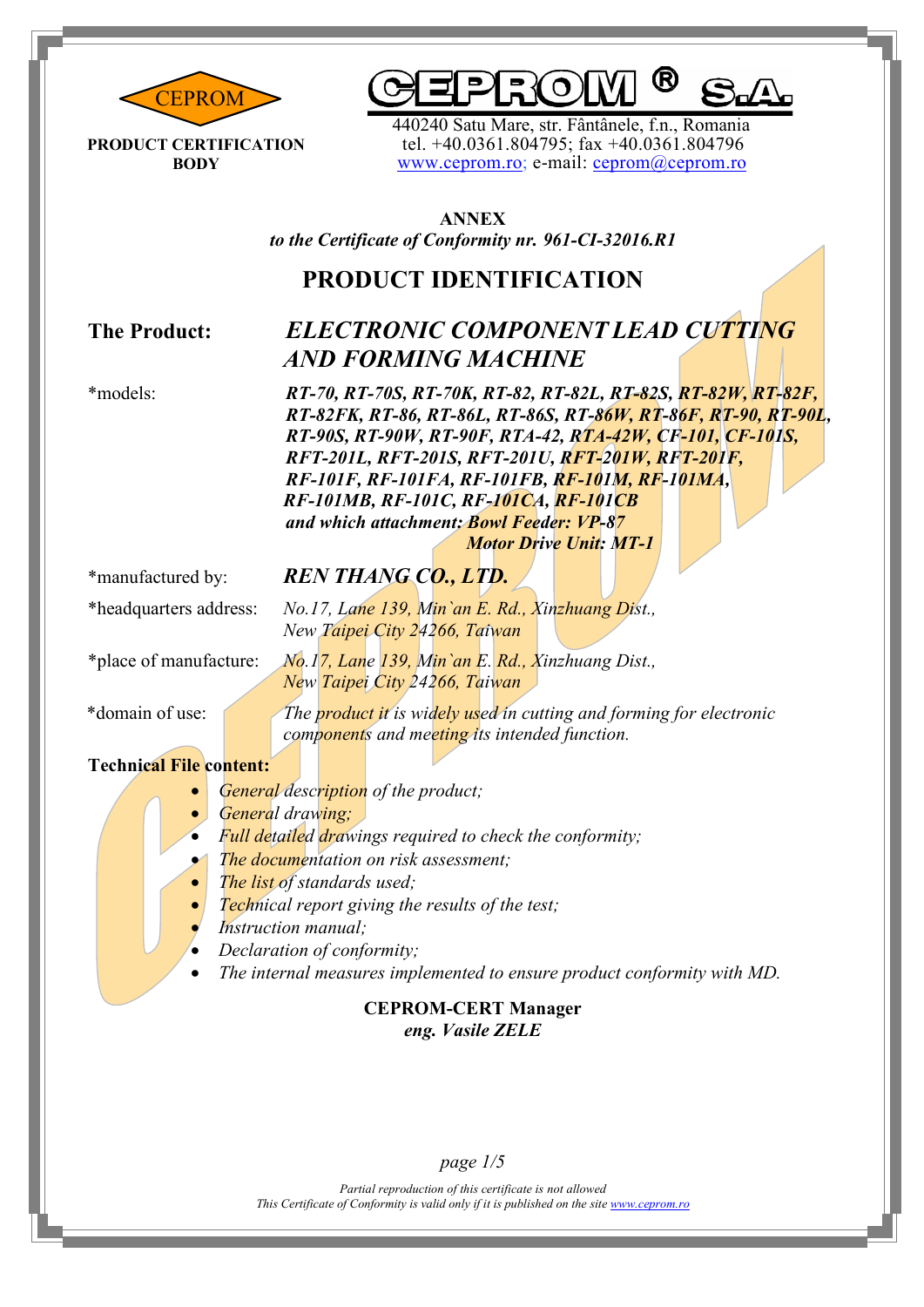

**ANNEX** *to the Certificate of Conformity no. 961-CI-32016.R1*

#### **PRODUCT IDENTIFICATION**

#### **The Product:** *ELECTRONIC COMPONENT LEAD CUTTING AND FORMING MACHINE*

| *constructive and functional characteristics: |                 |                |         |               |                   |                       |                   |                                |                              |
|-----------------------------------------------|-----------------|----------------|---------|---------------|-------------------|-----------------------|-------------------|--------------------------------|------------------------------|
| <b>Model</b>                                  |                 | <b>M.U.</b>    | $RT-70$ |               |                   | $RT-70S$              |                   |                                | $RT-70K$                     |
| Aperture distance                             |                 | mm             | 12.7    |               |                   | 15                    |                   |                                | 12.7                         |
| <b>Function</b>                               |                 |                |         |               | Cutting only      |                       |                   |                                | <b>Cutting &amp; Forming</b> |
| Dimensions $(L^*W^*H)$                        |                 | mm             |         |               |                   | 470x180x235           |                   |                                |                              |
| Net weight                                    |                 | kg             |         |               |                   | 16                    |                   |                                |                              |
| <b>Production rate</b>                        |                 | pcs/h          |         |               |                   | <b>25.000 (Taped)</b> |                   |                                |                              |
| Power                                         |                 | V              |         |               |                   |                       | 110/230, AC 60/50 |                                |                              |
|                                               |                 |                |         |               |                   |                       |                   |                                |                              |
| <b>Model</b>                                  | M.U.            | $RT-82$        |         | <b>RT-82L</b> | $RT-82S$          |                       |                   | $RT-82W$                       | $RT-82F$                     |
| <b>Shoulder</b>                               | min             | 1.2            |         |               | 0.6 <sup>l</sup>  |                       |                   | 1.2<br>max. wire<br>dia.1.3 mm | 3.5<br>Vertical<br>stand     |
| Dimensions $(L^*W^*H)$                        | mm              |                |         |               | 470x180x235       |                       |                   |                                |                              |
| Net weight                                    | $k\overline{g}$ |                |         |               | 15                |                       |                   |                                |                              |
| Production rate                               | pcs/h           |                |         |               | 60.000 (Taped)    |                       |                   |                                |                              |
| Power                                         | $\overline{V}$  |                |         |               | 110/230, AC 60/50 |                       |                   |                                |                              |
|                                               |                 |                |         |               |                   |                       |                   |                                |                              |
| <b>Model</b>                                  | M.U.            | <b>RT-82FK</b> |         |               |                   |                       |                   |                                |                              |
| Dimensions $(L^*W^*H)$                        | $\mathbf{m}$    | 510x180x235    |         |               |                   |                       |                   |                                |                              |
| Net weight                                    |                 | kgs            |         | 19            |                   |                       |                   |                                |                              |
| Power                                         |                 | $\bar{V}$      |         |               |                   | 110/230, AC 60/50     |                   |                                |                              |

| <b>Model</b>                     |                 | M.U.  | RT-86                      | <b>RT-86L</b> | <b>RT-86S</b> | $RT-86W$         | <b>RT-86F</b> |  |  |
|----------------------------------|-----------------|-------|----------------------------|---------------|---------------|------------------|---------------|--|--|
|                                  |                 |       |                            |               |               | 12               | 3.5           |  |  |
| <b>Shoulder</b>                  |                 | min   | 1.2                        |               | 0.6           | <i>max.</i> wire | Vertical      |  |  |
|                                  |                 |       |                            |               |               | dia.1.3 mm       | stand         |  |  |
| <b>Dimensions</b><br>$(L^*W^*H)$ |                 | mm    | 470x500x235                |               |               |                  |               |  |  |
| Net weight                       |                 | kg    | 28                         |               |               |                  |               |  |  |
|                                  | Production rate | pcs/h | 43.000 (Taped)/7200(Loose) |               |               |                  |               |  |  |
| Power                            |                 |       | 110/230, AC 60/50          |               |               |                  |               |  |  |

## **CEPROM–CERT Manager**

*eng. Vasile ZELE*

*page 2/5*

*Partial reproduction of this certificate is not allowed This Certificate of Conformity is valid only if it is published on the site [www.ceprom.ro](http://www.ceprom.ro/)*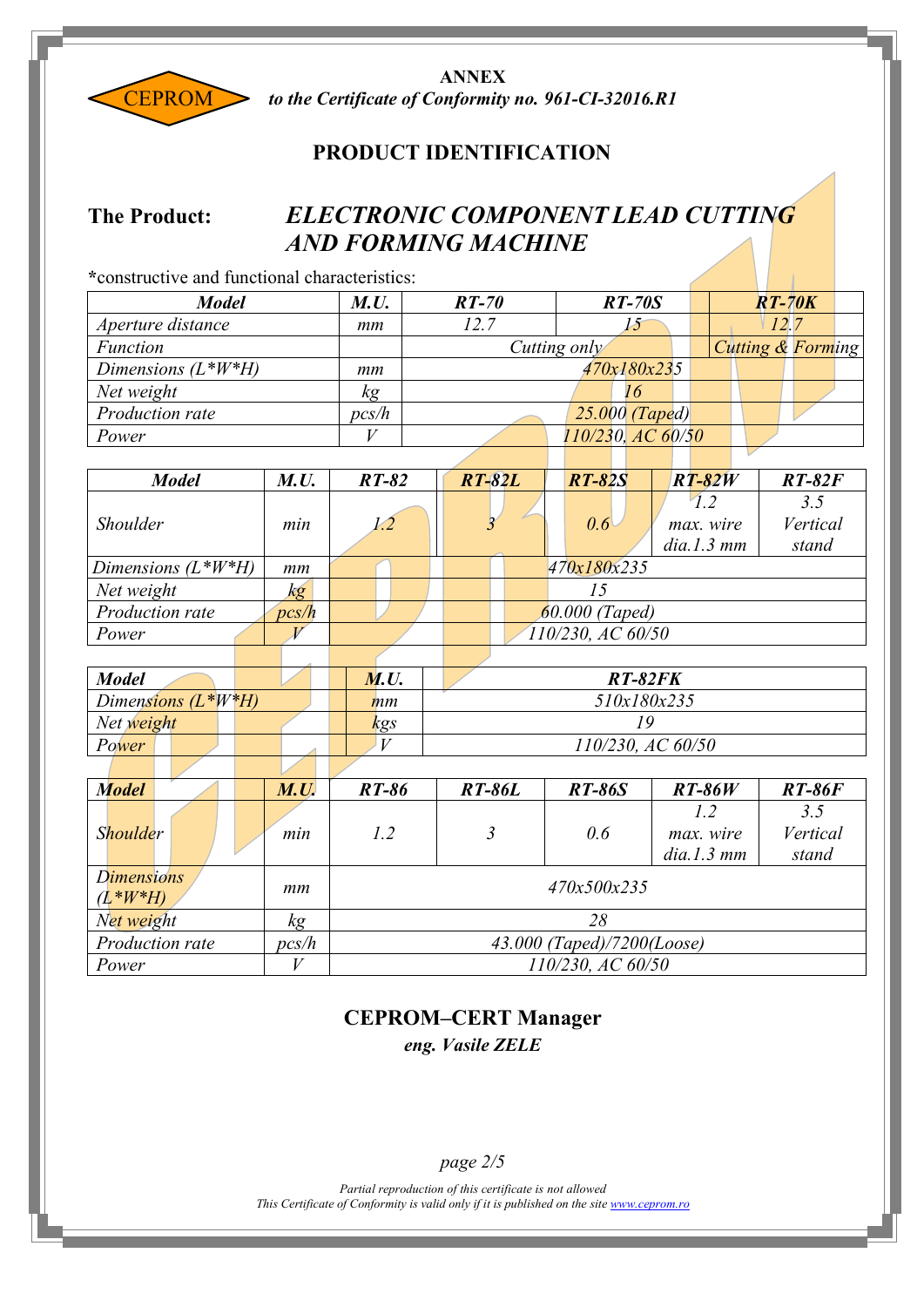

**ANNEX** *to the Certificate of Conformity no. 961-CI-32016.R1*

#### **PRODUCT IDENTIFICATION**

#### **The Product:** *ELECTRONIC COMPONENT LEAD CUTTING AND FORMING MACHINE*

| *constructive and functional characteristics: |                   |                   |                            |                                   |                                |                          |  |  |  |
|-----------------------------------------------|-------------------|-------------------|----------------------------|-----------------------------------|--------------------------------|--------------------------|--|--|--|
| <b>Model</b>                                  | M.U.              | $RT-90$           | <b>RT-90L</b>              | <b>RT-90S</b>                     | $RT-90W$                       | <b>RT-90F</b>            |  |  |  |
| Shoulder                                      | min               | 1.2               | $\mathfrak{Z}$             | 0.6                               | 1.2<br>max. wire<br>dia.1.3 mm | 3.5<br>Vertical<br>stand |  |  |  |
| Dimensions $(L^*W^*H)$                        | mm                |                   | 600x590x440                |                                   |                                |                          |  |  |  |
| Net weight                                    | kg                |                   |                            | 60                                |                                |                          |  |  |  |
| Production rate                               | pcs/h             |                   |                            | 43.000 (Taped)<br>$9.000$ (Loose) |                                |                          |  |  |  |
| Power                                         | $\boldsymbol{V}$  |                   |                            | 110/230, AC 60/50                 |                                |                          |  |  |  |
|                                               |                   |                   |                            |                                   |                                |                          |  |  |  |
| <b>Model</b>                                  | M.U.              |                   | $RTA-42$                   |                                   | $RTA-42W$                      |                          |  |  |  |
| Wire diameter                                 | max               |                   | 0.8                        |                                   | 1.2                            |                          |  |  |  |
| Dimensions $(L^*W^*H)$                        | mm                |                   | 520x180x235                |                                   |                                |                          |  |  |  |
| Net weight                                    | $k_{\mathcal{S}}$ |                   | 17                         |                                   |                                |                          |  |  |  |
| <b>Production rate</b>                        | pcs/h             | 43.000 (Taped)    |                            |                                   |                                |                          |  |  |  |
| Power                                         | $\overline{V}$    | 110/230, AC 60/50 |                            |                                   |                                |                          |  |  |  |
|                                               |                   |                   |                            |                                   |                                |                          |  |  |  |
| <b>Model</b>                                  | <b>M.U.</b>       |                   | $CF-101$                   |                                   | <b>CF-101S</b>                 |                          |  |  |  |
| Aperture distance                             | mm                |                   | 12.7                       |                                   | 15                             |                          |  |  |  |
| Dimensions $(L^*W^*H)$                        | $\overline{mm}$   |                   |                            | 520x380x300                       |                                |                          |  |  |  |
| Net weight                                    | kg                |                   |                            | 24                                |                                |                          |  |  |  |
| <b>Production rate</b>                        | pcs/h             |                   |                            | 60.000 (Taped)                    |                                |                          |  |  |  |
| Power                                         | V                 |                   |                            | 110/230, AC 60/50                 |                                |                          |  |  |  |
|                                               |                   |                   |                            |                                   |                                |                          |  |  |  |
| <b>Model</b>                                  | M.U.              | <b>RFT-201S</b>   | <b>RFT-201U</b>            |                                   | $RFT-201W$                     | <b>RFT-201F</b>          |  |  |  |
|                                               |                   |                   |                            |                                   | 1.2                            | $\overline{4}$           |  |  |  |
| Shoulder                                      | min               | 0.6               | 1.2                        |                                   | max. wire                      | Vertical                 |  |  |  |
|                                               |                   |                   |                            |                                   | dia.1.3 mm                     | stand                    |  |  |  |
| Dimensions (L*W*H)                            | mm                |                   |                            | 520x380x300                       |                                |                          |  |  |  |
| Net weight                                    | $k$ g             |                   |                            | 24                                |                                |                          |  |  |  |
| Production rate                               | pcs/h             |                   | 40.000<br>40.000<br>84.000 |                                   |                                |                          |  |  |  |
| Power                                         | $\bar{V}$         | 110/230, AC 60/50 |                            |                                   |                                |                          |  |  |  |

## **CEPROM–CERT Manager**

*eng. Vasile ZELE*

*Partial reproduction of this certificate is not allowed This Certificate of Conformity is valid only if it is published on the site [www.ceprom.ro](http://www.ceprom.ro/) page 3/5*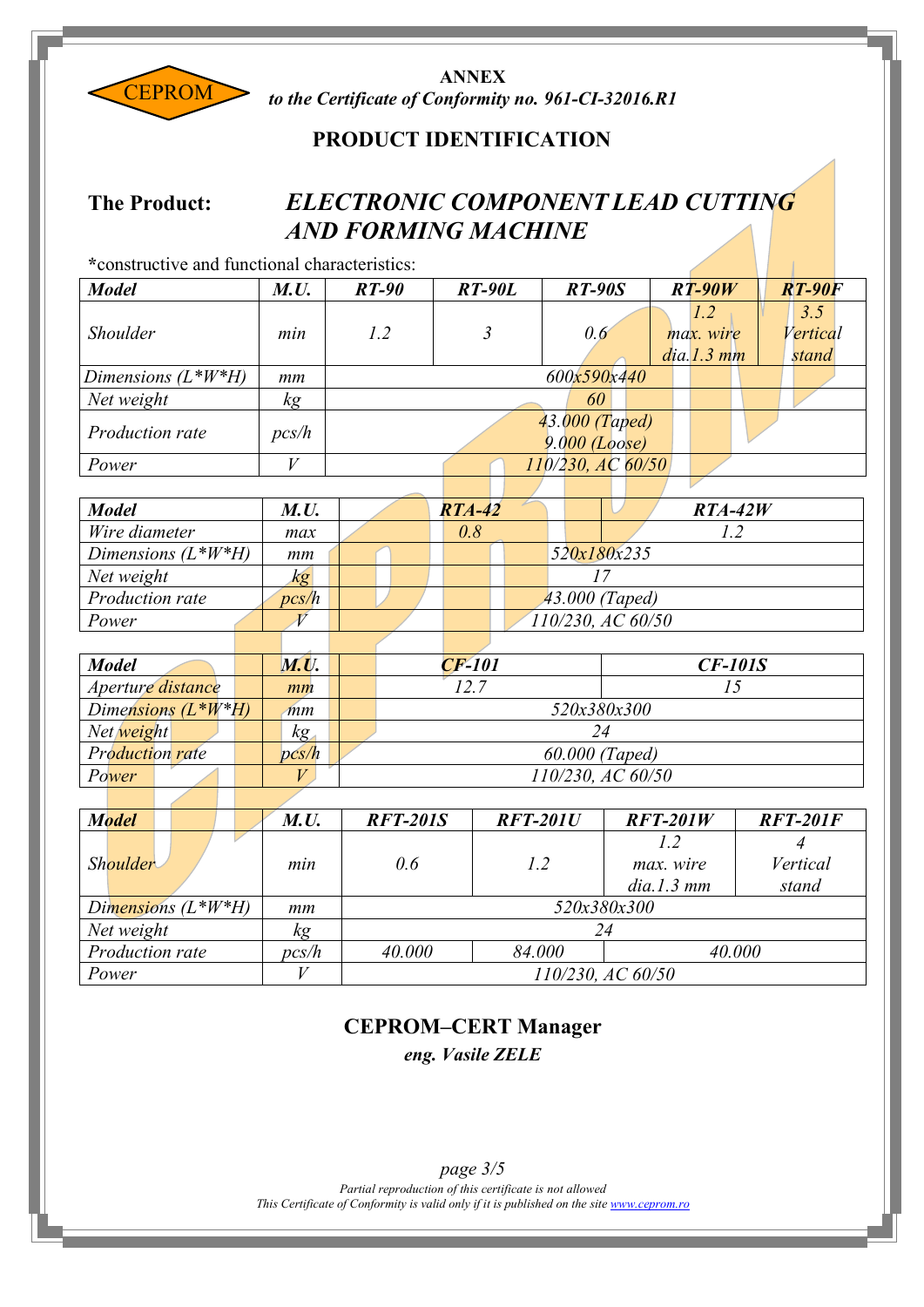

**ANNEX** *to the Certificate of Conformity nr. 961-CI-32016.R1*

#### **PRODUCT IDENTIFICATION**

## **The Product:** *ELECTRONIC COMPONENT LEAD CUTTING AND FORMING MACHINE*

| *constructive and functional characteristics: |             |                        |
|-----------------------------------------------|-------------|------------------------|
| <b>Model</b>                                  | <b>M.U.</b> | $RFT-201L$             |
| <b>Shoulder</b>                               | min         |                        |
| Dimensions $(L^*W^*H)$                        | mm          | 520x380x300            |
| Net weight                                    | кg          | 24                     |
| Power                                         |             | $110/230$ , AC $60/50$ |

 $\mathcal{L}$ 

| <b>Model</b>           | <b>M.U.</b> | <b>RF-101F</b>  |              | <b>RF-101FA</b>      | <b>RF-101FB</b> |
|------------------------|-------------|-----------------|--------------|----------------------|-----------------|
| Forming shape          |             |                 |              | Vertical sand        |                 |
| Part's package         |             | Loose and taped |              | Loose                | Taped           |
| Dimensions $(L^*W^*H)$ | mm          |                 | 1050x600x650 |                      | 400x600x350     |
| Net weight             |             | 10              |              | 75                   | 65              |
| Production rate        | pcs/h       |                 |              | 6600                 |                 |
| Power                  |             |                 |              | $110/230$ , AC 60/50 |                 |

| <b>Model</b>           | <b>M.U.</b> | $RF-101M$       | <b>RF-101MA</b>      | <b>RF-101MB</b> |  |  |  |
|------------------------|-------------|-----------------|----------------------|-----------------|--|--|--|
| Forming shape          |             |                 | <b>Kinking Mount</b> |                 |  |  |  |
| Part's package         |             | Loose and taped | Loose                | Taped           |  |  |  |
| Dimensions $(L^*W^*H)$ | mm          |                 | 1050x600x650         | 400x600x350     |  |  |  |
| Net weight             | κg          | 115             | 110                  | 80              |  |  |  |
| <b>Production rate</b> | pcs/h       |                 | 6600                 |                 |  |  |  |
| Power                  |             |                 | 110/230, AC 60/50    |                 |  |  |  |

| <b>Model</b>           |                              | M.U.  | $RF-101C$                   | $RF-101CA$            | $RF-101CB$ |  |  |  |
|------------------------|------------------------------|-------|-----------------------------|-----------------------|------------|--|--|--|
| Forming shape          |                              |       |                             | <b>Smashing Mount</b> |            |  |  |  |
| Part's package         |                              |       | Loose and taped             | Loose                 | Taped      |  |  |  |
|                        | Dimensions $(L^*W^*H)$<br>mm |       | 400x600x350<br>1050x600x650 |                       |            |  |  |  |
| Net weight             |                              | kg    | 115                         | 110                   | 80         |  |  |  |
| <b>Production rate</b> |                              | pcs/h | 6600                        |                       |            |  |  |  |
| Power                  |                              |       | 110/230, AC 60/50           |                       |            |  |  |  |

#### **CEPROM–CERT Manager**

*eng. Vasile ZELE*

*Partial reproduction of this certificate is not allowed This Certificate of Conformity is valid only if it is published on the site [www.ceprom.ro](http://www.ceprom.ro/) page 4/5*